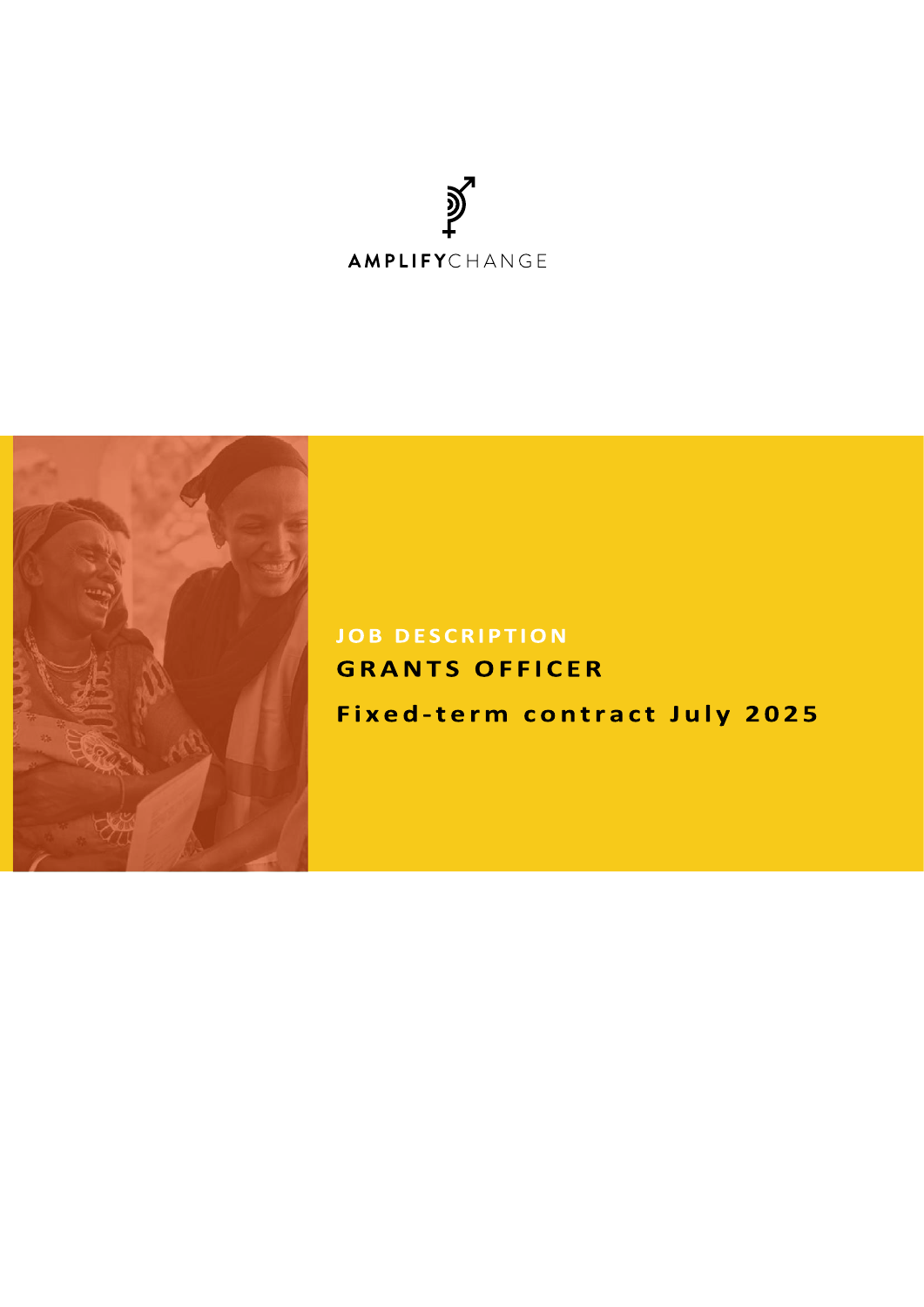



- **Vision** Full attainment of SRHR for all.
- **Mission** To be a global leader in supporting grassroots organisations and building stronger, more inclusive movements for SRHR for all, especially in challenging contexts.

#### **We are**

- Accessible and responsive to applicants and grantees.
- **Supportive and flexible in engaging with applicants and** grantees.
- **Open & transparent, committed to making information** widely available.
- **Demand-led, using grantee feedback & lessons to adapt** ways of working.
- Results focused, with performance metrics jointly developed with grantees.
- Sound management and stewardship of financial resources.
- Independent from external policy pressures and guided by our Members.

#### **Origin**

We started as a project in 2014, managed by a consortium led by MannionDaniels, working with African Women's Development Fund and the Global Fund for Women. Originally funded by nine donors, in our first eight years we disbursed €102 million across 1000+ grants to grassroots civil society groups in 64 countries, mainly in Sub-Saharan Africa and South Asia.

## **Our values**

While AmplifyChange accepts applications on a competitive basis to make grants accessible to all, our ethos is to support applicants and grantees to succeed, and to facilitate access to longer-term and more predictable funding to well performing groups. AmplifyChange is agile, lean and light touch, without compromising quality and the ability to provide personalised support to its grantees. The increasing role of digital technology means that the geographic location of AmplifyChange is not an issue.

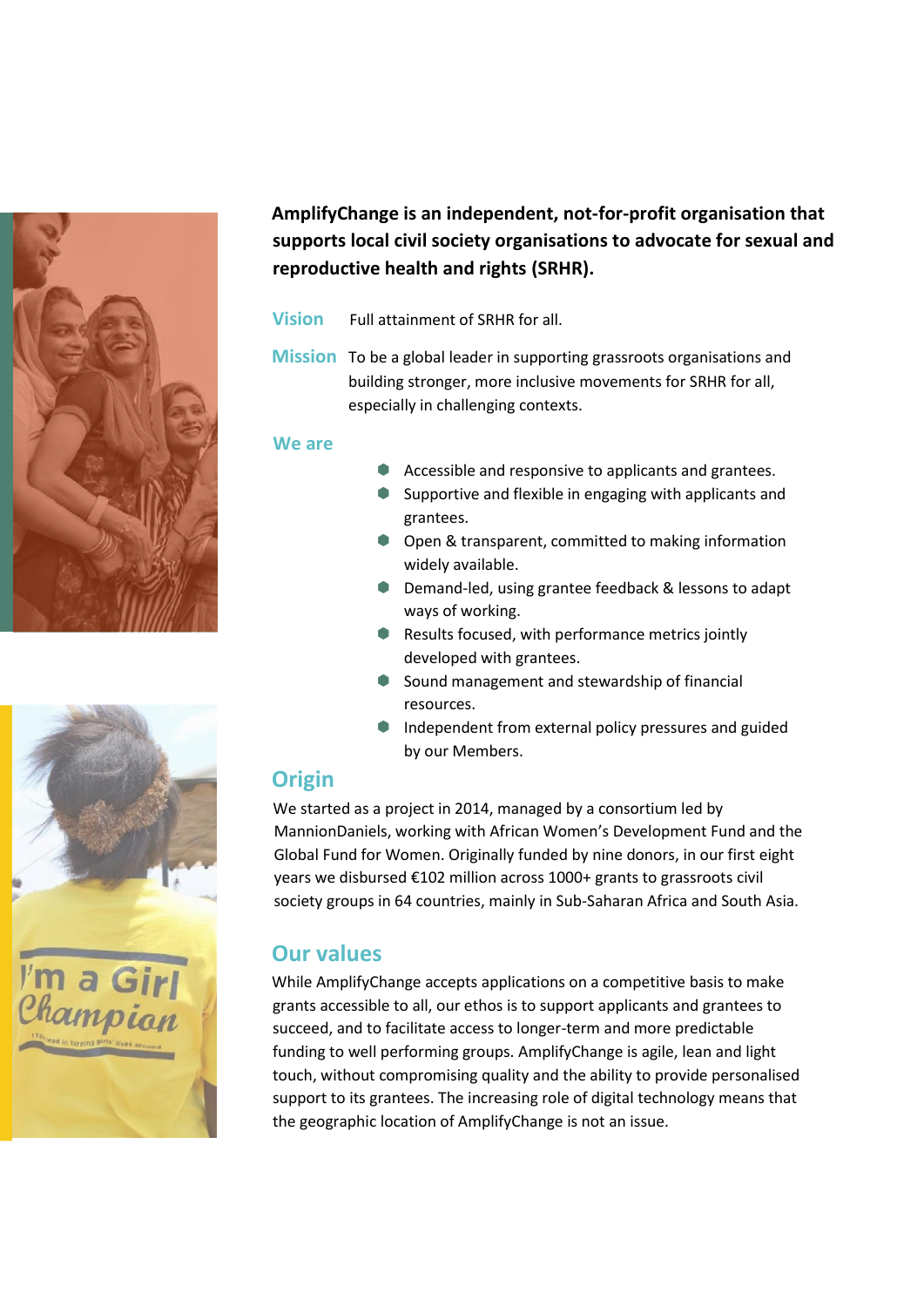# **The role**



#### **JOB CONTEXT**

#### **Fixed-term contract to July 2025**

A fantastic opportunity has arisen in AmplifyChange and we are looking to recruit a Grants Officer to join our dynamic team of dedicated sexual and reproductive health rights and specialists. The Grants Officers provide support to the Grants Operations Manager across a portfolio of grants, ensuring grants move efficiently and in a timely manner through the grant management cycle. The Grants Officers also support operational management of the fund with the development and maintenance of efficient operating and reporting procedures.

#### **MAIN RESPONSIBILITIES:**

- 1. Oversee a portfolio of grants through a grant implementation process from grant set up through to grant closure, ensuring compliance with internal procedures
- 2. Provide support in the preparation and management of new grant calls, and support the selection and due diligence process when necessary, responding to all applicants whether successful or unsuccessful
- 3. Act as the focal point for grantees within their portfolio throughout the grant cycle on contractual, operational and reporting matters, drawing on and coordinating expertise from the Technical Performance Managers and Fiduciary Risk Team (FRT)
- 4. Provide grant management status reports to Technical Performance Managers or members of FRT in order to resolve complex issues in a timely and effective manner by regularly monitoring and updating the system
- 5. Regularly monitor and update grantee Special Conditions information and obtain appropriate sign-off
- 6. Coordinate, draft and issue Grant Agreements and Addendums using our online system
- 7. Coordinate and track timely grantee payments in collaboration with the Fiduciary Risk and Finance teams
- 8. Track grantee reporting deadlines ensuring timely submission by grantees
- 9. Oversee the scoring and payment process for grantee reports, ensuring internal timelines are met
- 10. Provide regular and up to date information to operational management to track and monitor grants, and share best practice and lessons learned across the portfolio of grants with other staff members and within the wider consortium where appropriate
- 11. Contribute to the development and implementation of Standard Operating Procedures and procurement policy for AmplifyChange
- 12. Coordinate, draft and issue consultant contracts, and process invoices and expense claims from consultants and staff contracted by AmplifyChange
- 13. Implement procurement systems, including contracting procedures and supporting the development of terms of reference for consultants and subcontractors management and upkeep of contract files
- 14. Coordinate overseas travel and logistics for AmplifyChange staff and consultants and implement risk and duty of care procedures

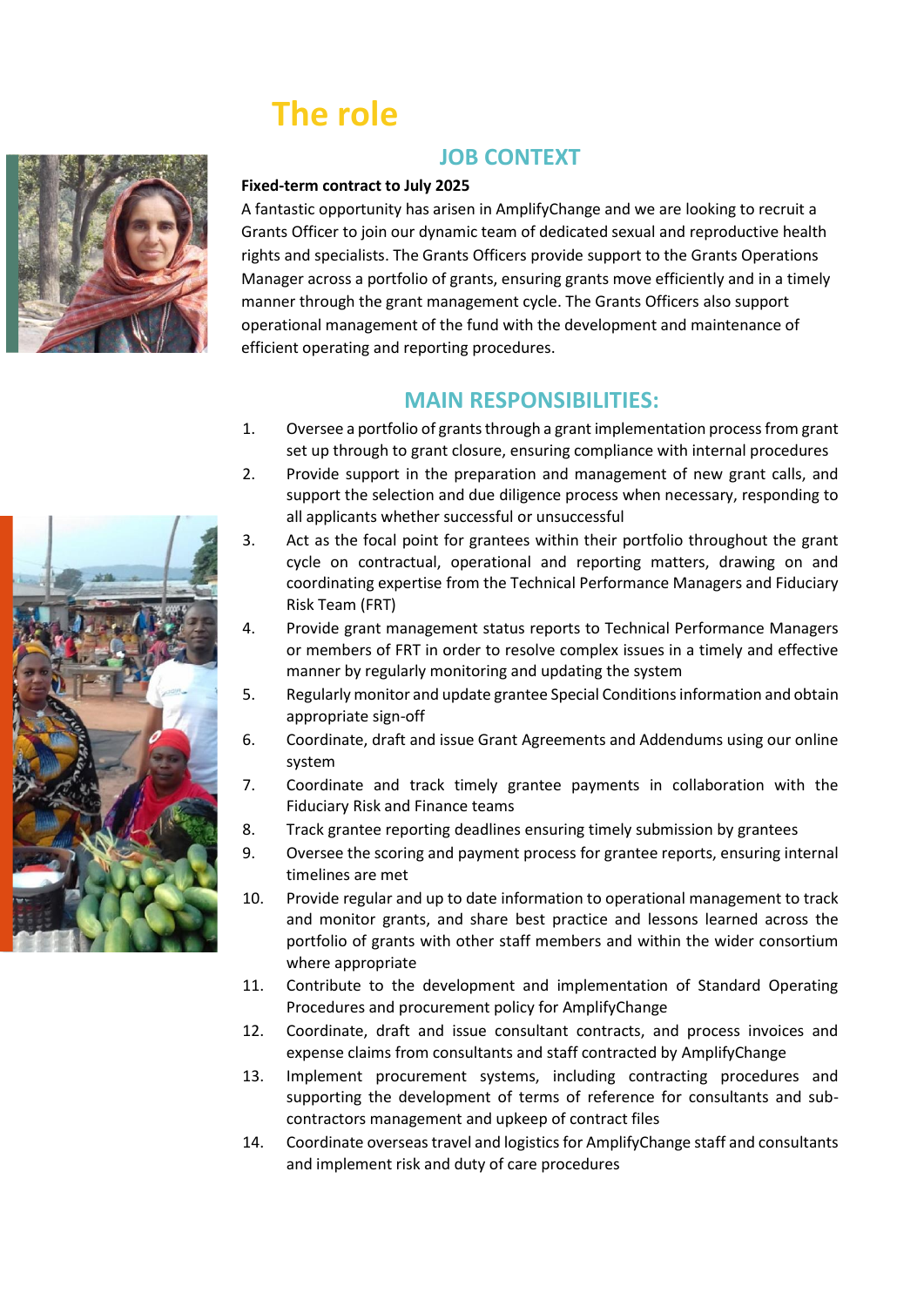

## **PERSON SPECIFICATION:**

#### **Essential:**

- Educated to level or equivalent in a related subject
- Minimum 2 years' experience of project coordination or administration, ideally involving logistics, claims or contract administration
- Excellent client management and communication skills
- Good familiarity with Microsoft Office or similar, and online management systems
- Sensitivity to, and support of, the general aims of the fund
- Good commercial acumen and attention to detail
- Proven ability to operate in a team environment liaising with diverse teams in an international setting
- Ability to manage a varied workload and prioritise tasks, work under pressure and meet deadlines.
- Ability to use own initiative, with a proactive and problem-solving attitude

#### **Desirable**

- Understanding and experience of risk and performance management
- Experience of working on grant making funds and good understanding of the project/grant management cycle including set up, contracting, implementation, monitoring and evaluation
- Knowledge of donor agency procedures
- Fluency in French or other appropriate language skills

## **REPORTING AND ORGANISATION:**



## **Salary and package**

| <b>Basic salary range:</b> | £23,000 - £26,500                                  |
|----------------------------|----------------------------------------------------|
| Holiday:                   | 25 days per annum                                  |
| <b>Pension:</b>            | 8% employer contribution                           |
| Life insurance:            | Company life insurance scheme                      |
| <b>Benefits:</b>           | Access to a flexible benefits and discounts scheme |